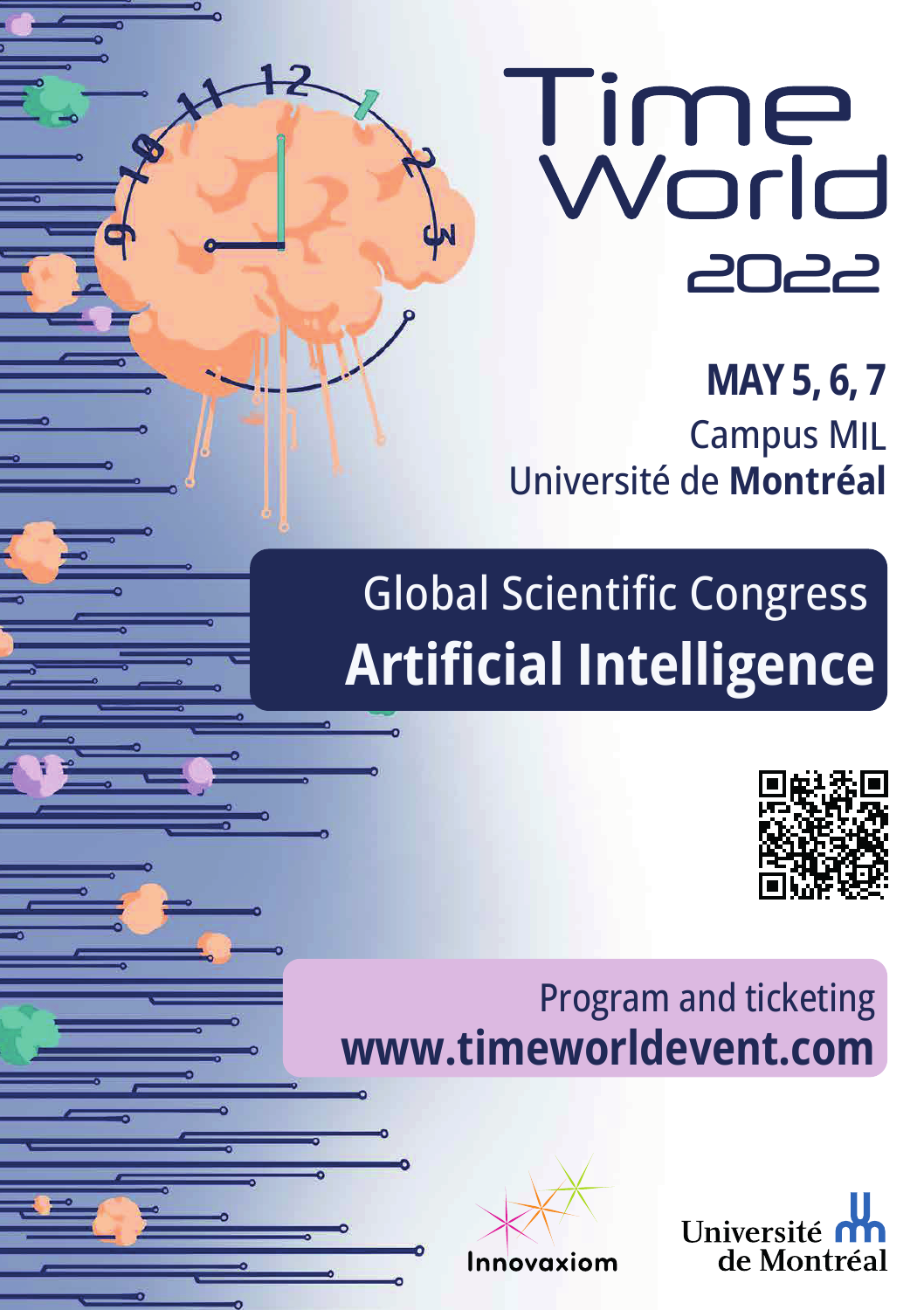## **TimeWorld values connected intelligences**

Is artificial intelligence natural? Can virtual reality make you artificially smarter? Does artificial intelligence help fight poverty? is AI responsible or not? Is AI the future of disruptive innovation? What are the issues and challenges of monetizing artificial intelligence? Will AI be a tool for preventive medicine? Will complexity theory bring ethics to AI? Why and how to connect an artificial intelligence to the brain? How fast does artificial intelligence think? Will AI invent the jobs of tomorrow?...

TimeWorld brings science closer to citizens through the history of science and current or prospective questions. It is an opportunity for researchers, industrialists, academics, artists and the general public to meet. It is a space for sharing knowledge, expertise, and points of view, where the human and social sciences come together with the experimental sciences to offer everyone something to think about. TimeWorld encourages curiosity, open-mindedness, critical thinking and debate. At the center of the stage, researchers and experts present their work to a wide audience, including the world of industry.

#### **Conferences explained**

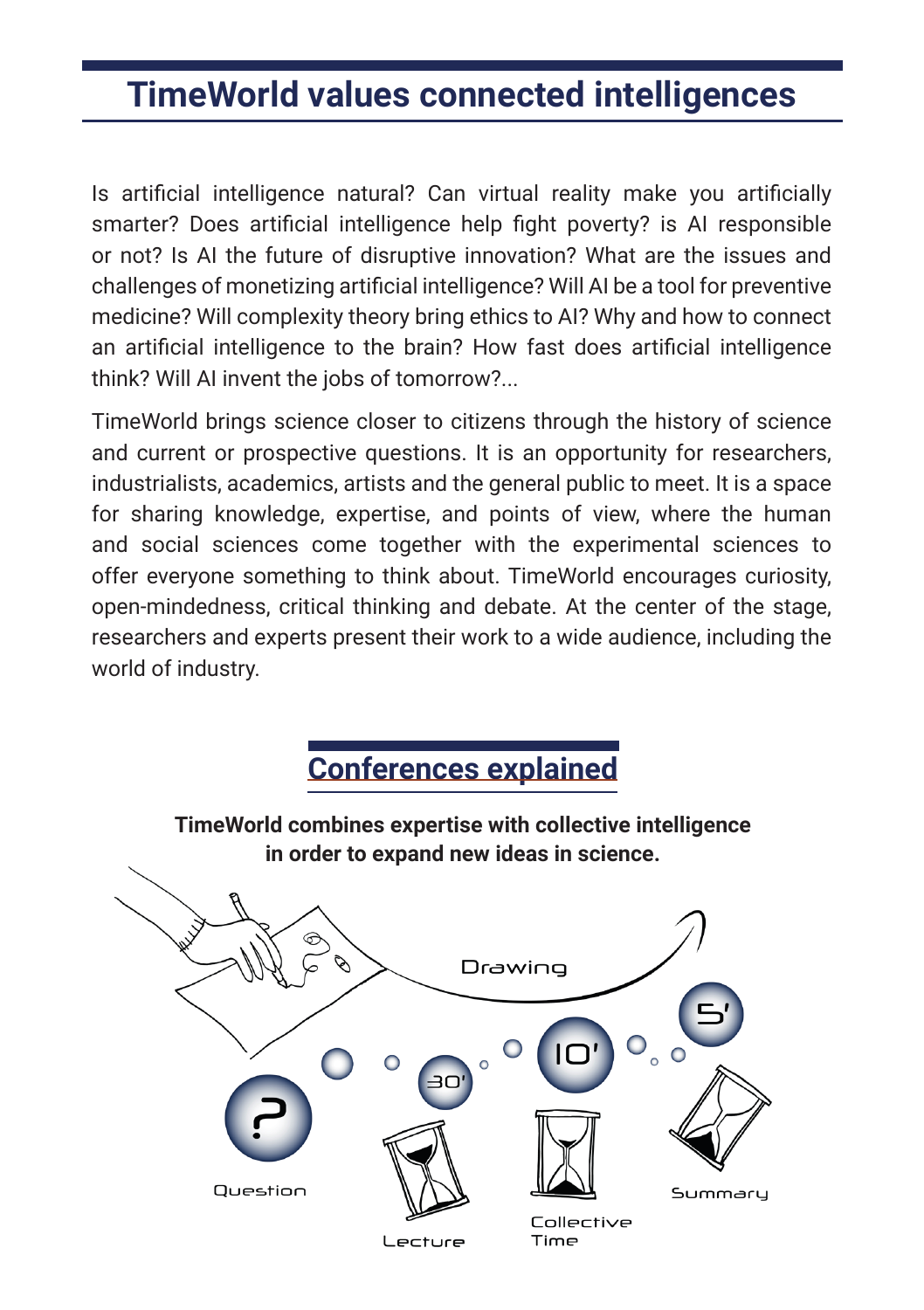## **TimeWorld is composed of four themes**

#### MEASURED AI

Is A.I. capable of predicting when it will surpass the intelligence of a human, and then of the whole of humanity? The black box of A.I. presents an infinite number of challenges in terms of its measurement or disproportionality, and that of its impacts. It allows an acceleration of research. Even if it remains problematic in the field of human sciences, it equips us with tools to manage complex macro and microsystems, a source of knowledge creation both in finance and in cybersecurity. Its applications are transforming cryptology and allowing better control of industrial risks.

**MATHEMTICS, PHYSICS, COMPUTER SCIENCE, FINANCE**

### THE AI OF THE LIVING

A.I. is a complex animal, a hybrid of mathematical certainties and statistical approximations that feeds on empirical data. A.I. is adapted to the biological stochasticity of living organisms with its numerous, divergent and even contradictory variables. It allows to identify weak signals on megadata as well as emerging patterns on small quantities of data, even scattered in time. At what stage of the evolution of A.I. in the living world are we and what are its growth predictions? Can it allow us to create artificial life, or at least a biotic hybrid?

#### **MEDECINE, BIOLOGY, CLIMATOLOGY, GEOLOGY, EVOLUTION**

#### PERCEIVED AI

A.I. is by nature invisible. We do not perceive its complex operations, but we notice its powerful effects. Some see it as an augmented intelligence at the service of man in all his activities, including the rationalization of his social management; others denounce its dehumanizing alienation, potentially dangerous, insofar as we lose technological, democratic, and especially ethical control. Can A.I. become autonomous? This is a central issue for our future

**COGNITIVE SCIENCES, PSYCHOLOGY, PHILOSOPHY, SOCIOLOGY, HISTOIRY, ECONOMY**

#### AI IN ART

Will A.I. play an increasingly important role in the arts? In the authentication and the analysis of works, but also in their creation by simulation of old works, and by voluntary introduction in the creative process, in particular in music, photography, literature... Will the A.I. of algorithms, of the analytic of the Big data, in the collage, in the multimedia, in the interactivity and the participation of the public call into question the very notions of author, of work, of thematic, of market and of social function of art? A "machine" art freed from human individualism? Or an "augmented art"?

**LITERATURE, MUSIC, VISUAL ARTS, CINEMA, PHOTOGRAPHY, GAMES**